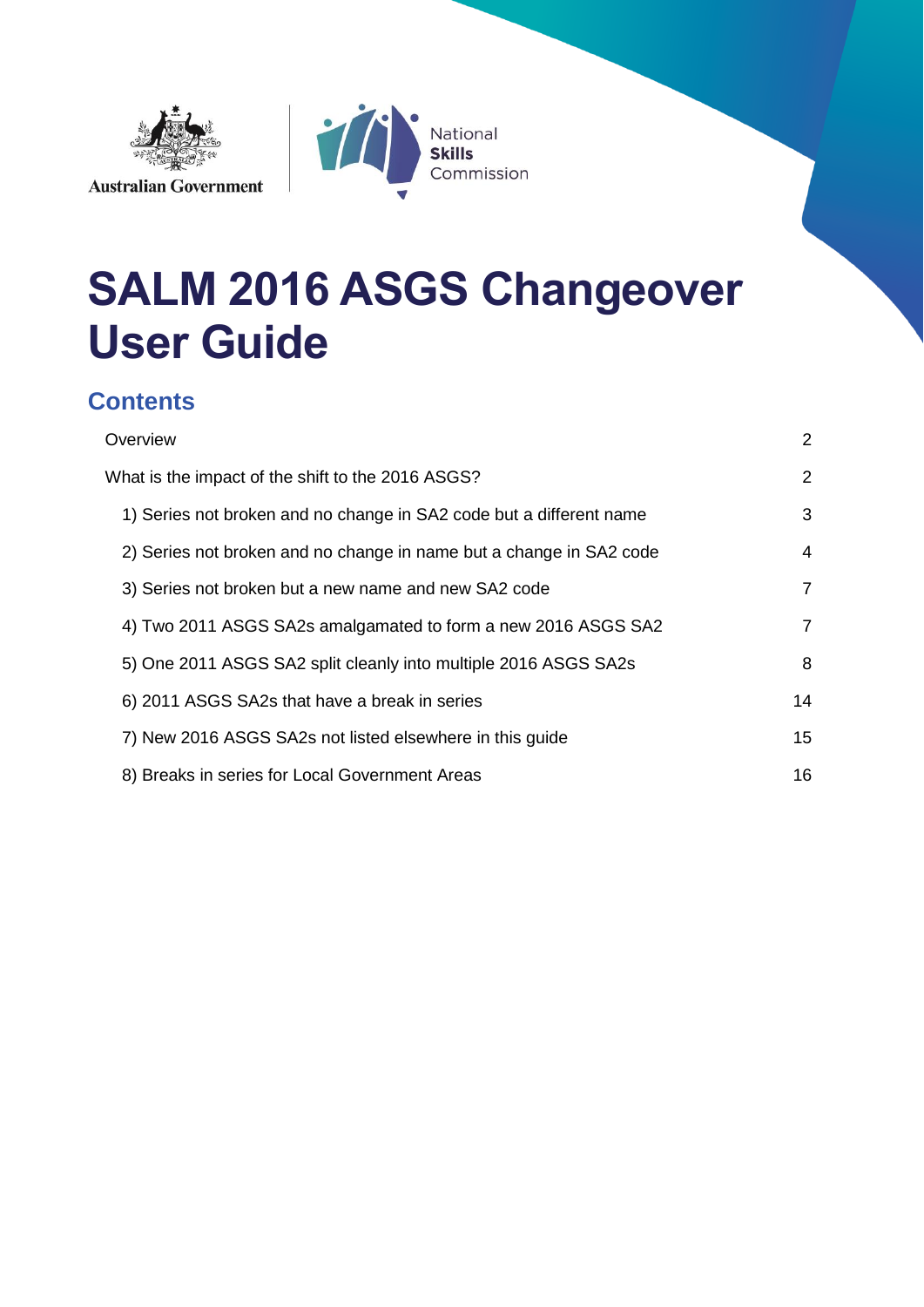## <span id="page-1-0"></span>**Overview**

As of the June quarter 2019 edition of the *Small Area Labour Markets* (SALM) publication, estimates at the Statistical Area 2 (SA2) level are based on the 2016 *Australian Statistical Geography Standard* (ASGS). The 2016 ASGS replaces the previous 2011 edition of the ASGS and reflects changes in Australia's population, economy and infrastructure. Moving to the 2016 ASGS also brings SALM into line with the geographic structure underpinning the most recent (2016) ABS *Census of Population and Housing.* 

In order to compile SALM using the 2016 Census Geography, however, it is necessary that the data used to produce the estimates are also available for this geographic structure. Namely:

- ABS *Labour Force Survey* data at the Statistical Area 4 (SA4) level; and
- Unemployment benefit recipient data at the SA2 level.

Accordingly, the reason for the change to the 2016 ASGS in the June quarter 2019 edition of SALM is that this is the first period for which both of these sources of data are available using the 2016 ASGS.

For more information on the 2016 ASGS, include images showing the changes to some SA2s, please see the [ASGS publication](https://www.abs.gov.au/ausstats/abs@.nsf/mf/1270.0.55.001) on the ABS website.

# <span id="page-1-1"></span>**What is the impact of the shift to the 2016 ASGS?**

Moving SALM from the 2011 ASGS to the 2016 ASGS has had no impact on the vast majority of SA2s. Those SA2s that have been affected, have been in one of seven different ways:

- 1. Series not broken and no change in SA2 code but a different name;
- 2. Series not broken and no change in name but a change in SA2 code;
- 3. Series not broken but a new name and new SA2 code;
- 4. Two 2011 ASGS SA2s amalgamated to form a new 2016 ASGS SA2;
- 5. One 2011 ASGS SA2 split cleanly into multiple 2016 ASGS SA2s;
- 6. 2011 ASGS SA2s that have a break in series; and
- 7. New 2016 ASGS SA2s not listed elsewhere in this guide.

Further, the changes have meant that a number of Local Government Areas (LGAs) have also experienced a break in series.

SA2s are considered to have had a break in series if a change in boundaries has changed (either increased or decreased) the population of the SA2 by more than five per cent. LGAs are considered to have a break in series if the redistribution of the population within and between the SA2s that comprise an LGA means that the LGA estimates concorded from 2016 SA2s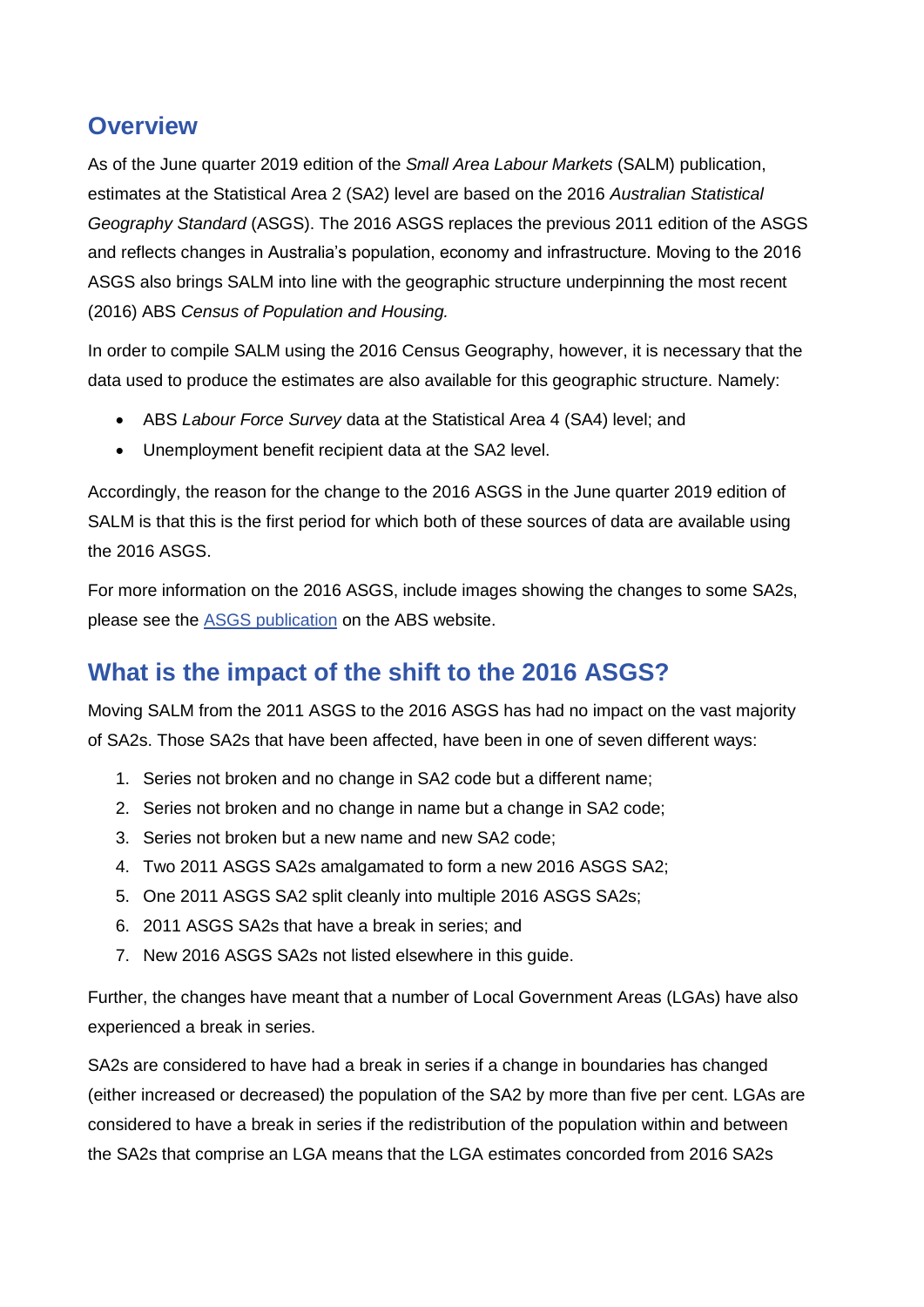would have a difference in population of more than five per cent from the estimates for the same LGA concorded from 2011 SA2s (see the section on LGA breaks for more details).

Each of these changes is explained in more detail below.

Please note that for every SA2 or LGA that is broken, **smoothed data based on the 2016 ASGS boundaries will not be available until the March quarter 2020**.

#### <span id="page-2-0"></span>1) Series not broken and no change in SA2 code but a different name

The changes from the 2011 to the 2016 ASGS have meant that a number of SA2s have had changes in their name but no other significant changes. Smoothed series data for these SA2s are still available back to the December Quarter 2010. A list of the affected SA2s, with their old and new names, is provided in Table 1, below.

**Example:** In the March quarter 2019 edition of SALM there was an SA2 in Melbourne named Kensington. In the June quarter 2019, this SA2 is now called Kensington (Vic.) but the data series is not broken.

# Table 1: SA2s that have had a change in name between the 2011 and 2016 ASGS but have not had a break in series or a change in code

| S/T        | ASGS 2011 SA2 Name             | <b>ASGS 2011 SA2</b><br>Code | ASGS 2016 SA2 Name           | <b>ASGS 2016 SA2</b><br>Code |
|------------|--------------------------------|------------------------------|------------------------------|------------------------------|
| <b>NSW</b> | <b>Glendenning Dean Park</b>   | 116031314                    | Glendenning - Dean Park      | 116031314                    |
| <b>NSW</b> | Wahroonga - Warrawee           | 121031412                    | Wahroonga (East) - Warrawee  | 121031412                    |
| <b>VIC</b> | Kensington                     | 206041121                    | Kensington (Vic.)            | 206041121                    |
| <b>VIC</b> | Queenscliff                    | 203031052                    | Point Lonsdale - Queenscliff | 203031052                    |
| QLD        | <b>Hills District</b>          | 314011386                    | The Hills District           | 314011386                    |
| QLD        | Kingston                       | 311061330                    | Kingston (Qld.)              | 311061330                    |
| SA         | <b>Flinders Ranges</b>         | 406021140                    | Quorn - Lake Gilles          | 406021140                    |
| WA         | Hazelmere - South<br>Guildford | 504031061                    | Hazelmere - Guildford        | 504031061                    |
| WA         | Koombana                       | 501021015                    | East Bunbury - Glen Iris     | 501021015                    |
| <b>ACT</b> | Parkes (ACT)                   | 801061068                    | Parkes (ACT) - South         | 801061068                    |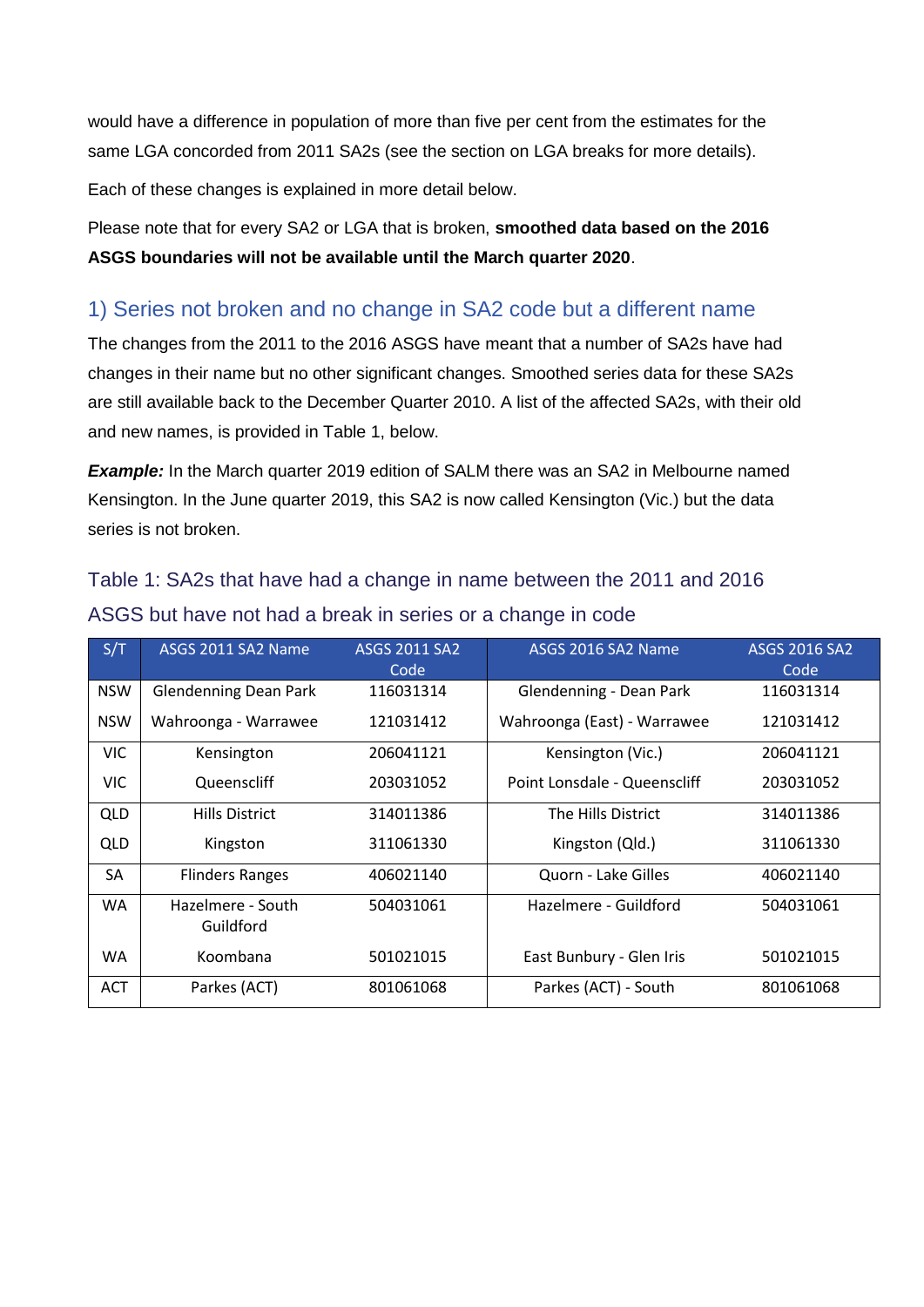### <span id="page-3-0"></span>2) Series not broken and no change in name but a change in SA2 code

For the SA2s listed in Table 2, below, the name has remained the same and there has not been a significant boundary change but the SA2 code has changed. Note that SA2s in this group may have experienced a minor change in boundaries but not one that was large enough to constitute a break in series.

**Example:** In the March quarter 2019 edition of SALM there was an SA2 in the 'Rest of Western Australia' named Halls Creek, which had an SA2 code of 508041207. In the June quarter 2019, the SA2 is still called Halls Creek but the SA2 code is now 510011264 although the data series is not broken (while there has been a minor boundary change, it does not involve a large enough change to constitute a break in series).

# Table 2: SA2s that have had a change in code between the 2011 and 2016 ASGS, but have not had a break in series or a change in name

| S/T        | ASGS 2011 SA2 Name        | <b>ASGS 2011 SA2</b><br>Code | ASGS 2016 SA2 Name        | <b>ASGS 2016 SA2</b><br>Code |
|------------|---------------------------|------------------------------|---------------------------|------------------------------|
| <b>NSW</b> | Goulburn                  | 101011001                    | Goulburn                  | 101051539                    |
| <b>NSW</b> | Goulburn Region           | 101011002                    | Goulburn Region           | 101051540                    |
| <b>NSW</b> | Yass                      | 101011003                    | Yass                      | 101061541                    |
| <b>NSW</b> | <b>Yass Region</b>        | 101011004                    | <b>Yass Region</b>        | 101061542                    |
| <b>NSW</b> | Young                     | 101011005                    | Young                     | 101061543                    |
| <b>NSW</b> | Young Region              | 101011006                    | <b>Young Region</b>       | 101061544                    |
| <b>VIC</b> | Camperdown                | 217021424                    | Camperdown                | 217031471                    |
| <b>VIC</b> | Colac                     | 217021425                    | Colac                     | 217031472                    |
| <b>VIC</b> | <b>Colac Region</b>       | 217021426                    | <b>Colac Region</b>       | 217031473                    |
| <b>VIC</b> | Corangamite - North       | 217021427                    | Corangamite - North       | 217031474                    |
| <b>VIC</b> | Corangamite - South       | 217021428                    | Corangamite - South       | 217031475                    |
| <b>VIC</b> | Moyne - East              | 217021429                    | Moyne - East              | 217041477                    |
| <b>VIC</b> | Moyne - West              | 217021430                    | Moyne - West              | 217041478                    |
| <b>VIC</b> | Otway                     | 217021431                    | Otway                     | 217031476                    |
| <b>VIC</b> | Warrnambool - North       | 217021432                    | Warrnambool - North       | 217041479                    |
| <b>VIC</b> | Warrnambool - South       | 217021433                    | Warrnambool - South       | 217041480                    |
| QLD        | Agnes Water - Miriam Vale | 308021193                    | Agnes Water - Miriam Vale | 308051530                    |
| <b>QLD</b> | <b>Banana</b>             | 308021194                    | Banana                    | 308041528                    |
| QLD        | <b>Biloela</b>            | 308021195                    | Biloela                   | 308041529                    |
| <b>QLD</b> | Bli Bli                   | 316041429                    | Bli Bli                   | 316071545                    |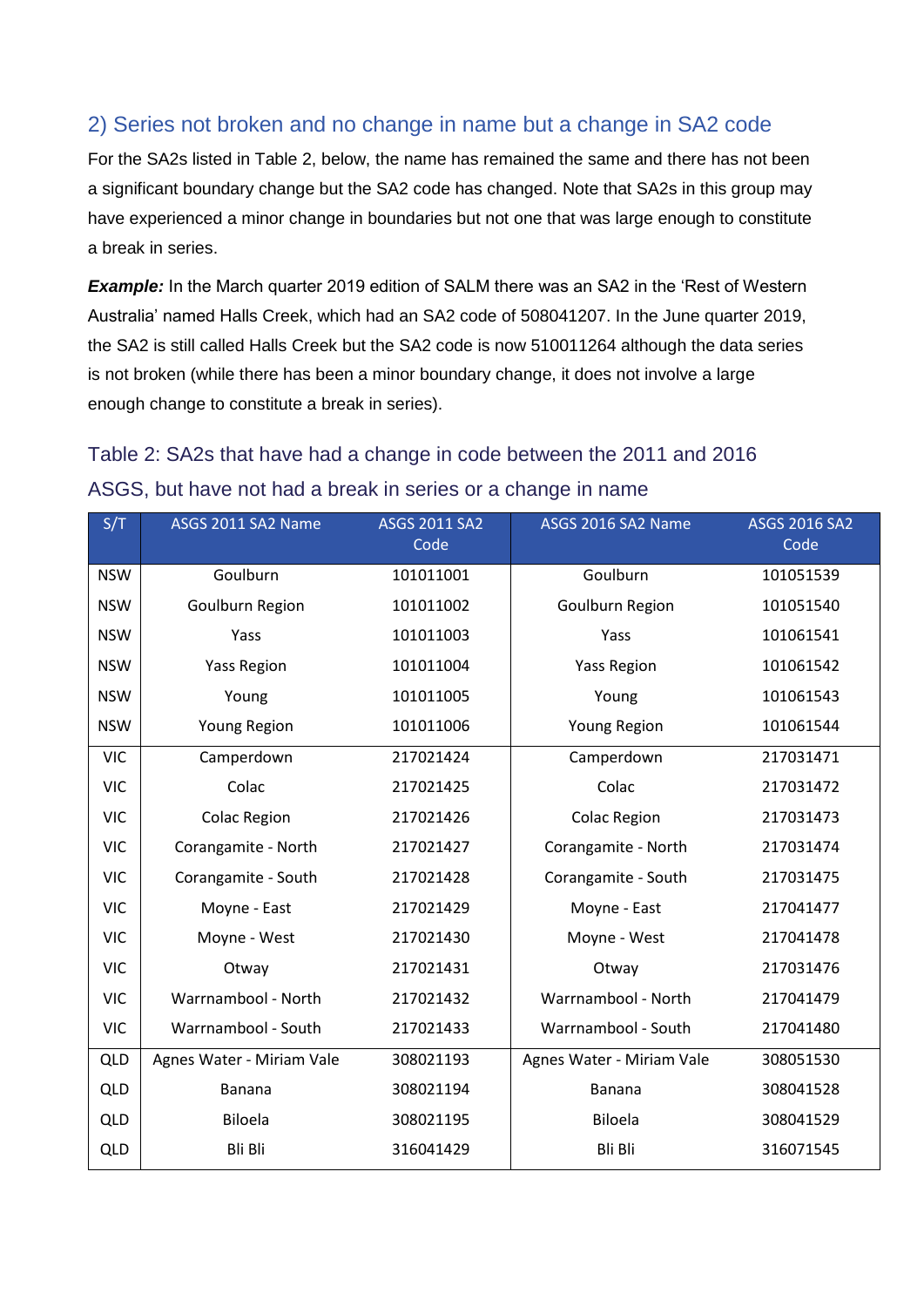| S/T        | ASGS 2011 SA2 Name                  | <b>ASGS 2011 SA2</b><br>Code | ASGS 2016 SA2 Name                  | <b>ASGS 2016 SA2</b><br>Code |
|------------|-------------------------------------|------------------------------|-------------------------------------|------------------------------|
| QLD        | Boyne Island - Tannum<br>Sands      | 308021196                    | Boyne Island - Tannum<br>Sands      | 308051531                    |
| <b>QLD</b> | Clinton - New Auckland              | 308021198                    | Clinton - New Auckland              | 308051533                    |
| <b>QLD</b> | Diddillibah - Rosemount             | 316041430                    | Diddillibah - Rosemount             | 316071546                    |
| <b>QLD</b> | Eumundi - Yandina                   | 316041431                    | Eumundi - Yandina                   | 316071547                    |
| <b>QLD</b> | Gladstone                           | 308021199                    | Gladstone                           | 308051534                    |
| <b>QLD</b> | <b>Gladstone Hinterland</b>         | 308021200                    | <b>Gladstone Hinterland</b>         | 308051535                    |
| <b>QLD</b> | Kin Kora - Sun Valley               | 308021201                    | Kin Kora - Sun Valley               | 308051536                    |
| <b>QLD</b> | Nambour                             | 316041432                    | Nambour                             | 316071548                    |
| <b>QLD</b> | Noosa Hinterland                    | 316041433                    | Noosa Hinterland                    | 316081549                    |
| <b>QLD</b> | <b>Redland Islands</b>              | 301021010                    | <b>Redland Islands</b>              | 301021527                    |
| <b>QLD</b> | Telina - Toolooa                    | 308021203                    | Telina - Toolooa                    | 308051538                    |
| <b>QLD</b> | <b>West Gladstone</b>               | 308021204                    | <b>West Gladstone</b>               | 308051539                    |
| <b>WA</b>  | Ashburton (WA)                      | 508061218                    | Ashburton (WA)                      | 510031271                    |
| WA         | <b>Boulder</b>                      | 508031198                    | Boulder                             | 511031278                    |
| WA         | <b>Broome</b>                       | 508041205                    | <b>Broome</b>                       | 510011262                    |
| WA         | Carnarvon                           | 508021196                    | Carnarvon                           | 511021276                    |
| <b>WA</b>  | Derby - West Kimberley              | 508041206                    | Derby - West Kimberley              | 510011263                    |
| WA         | Esperance                           | 508011194                    | Esperance                           | 511011274                    |
| <b>WA</b>  | <b>Esperance Region</b>             | 508011195                    | <b>Esperance Region</b>             | 511011275                    |
| <b>WA</b>  | Exmouth                             | 508021197                    | Exmouth                             | 511021277                    |
| <b>WA</b>  | Geraldton                           | 508051210                    | Geraldton                           | 511041285                    |
| <b>WA</b>  | Geraldton - East                    | 508051211                    | Geraldton - East                    | 511041286                    |
| WA         | Geraldton - North                   | 508051212                    | Geraldton - North                   | 511041287                    |
| WA         | Geraldton - South                   | 508051213                    | Geraldton - South                   | 511041288                    |
| <b>WA</b>  | <b>Halls Creek</b>                  | 508041207                    | <b>Halls Creek</b>                  | 510011264                    |
| WA         | Irwin                               | 508051214                    | Irwin                               | 511041289                    |
| <b>WA</b>  | Kalgoorlie                          | 508031199                    | Kalgoorlie                          | 511031279                    |
| WA         | Kalgoorlie - North                  | 508031200                    | Kalgoorlie - North                  | 511031280                    |
| <b>WA</b>  | Kalgoorlie Airport                  | 508031201                    | Kalgoorlie Airport                  | 511031281                    |
| WA         | Kambalda - Coolgardie -<br>Norseman | 508031202                    | Kambalda - Coolgardie -<br>Norseman | 511031282                    |
| <b>WA</b>  | Karratha                            | 508061220                    | Karratha                            | 510031272                    |
| WA         | Kununurra                           | 508041208                    | Kununurra                           | 510011265                    |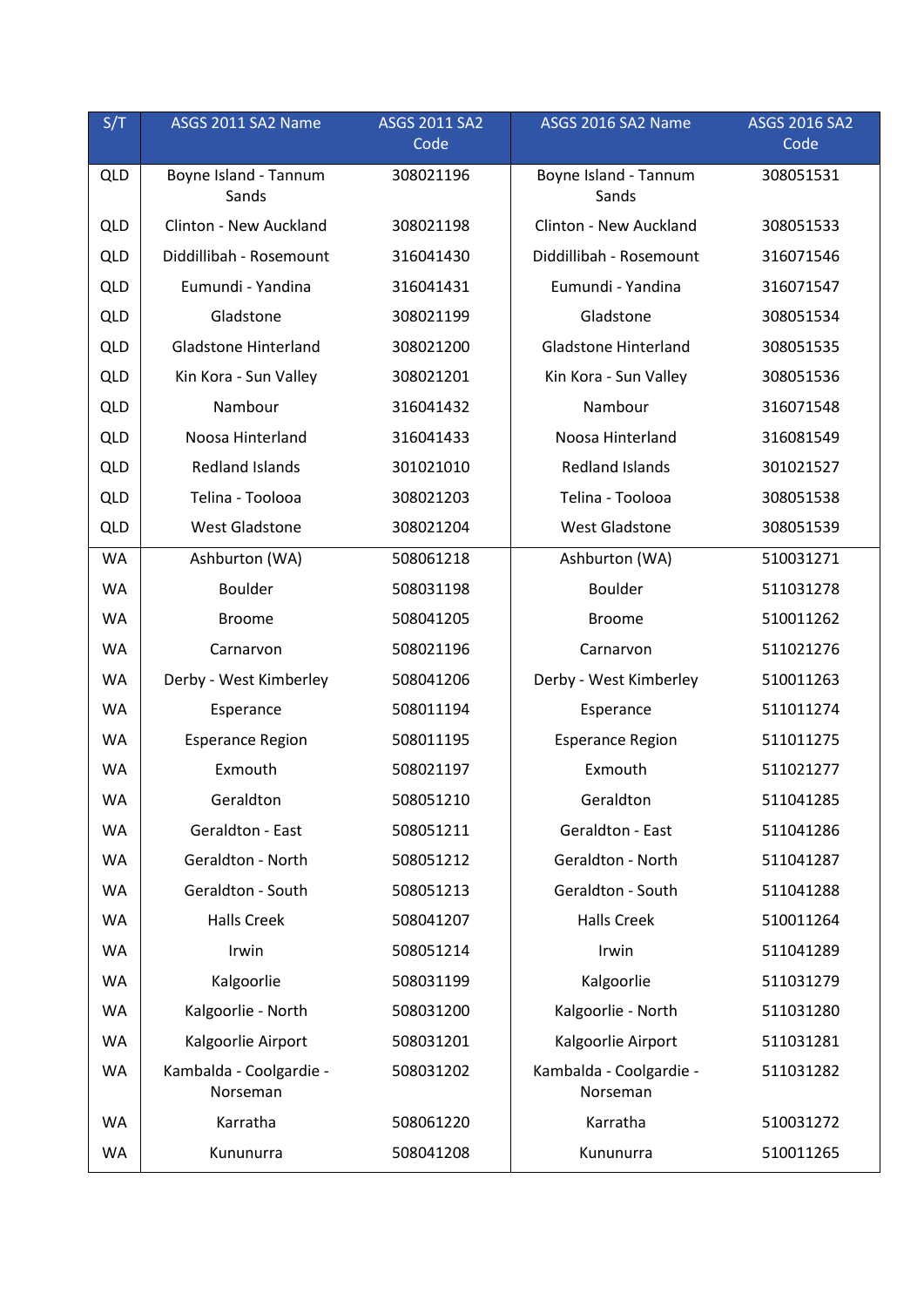| S/T        | ASGS 2011 SA2 Name                   | <b>ASGS 2011 SA2</b><br>Code | ASGS 2016 SA2 Name                   | ASGS 2016 SA2<br>Code |
|------------|--------------------------------------|------------------------------|--------------------------------------|-----------------------|
| WA         | Leinster - Leonora                   | 508031203                    | Leinster - Leonora                   | 511031283             |
| WA         | Meekatharra                          | 508051215                    | Meekatharra                          | 511041290             |
| WA         | Morawa                               | 508051216                    | Morawa                               | 511041291             |
| WA         | Newman                               | 508061221                    | Newman                               | 510021268             |
| WA         | Northampton - Mullewa -<br>Greenough | 508051217                    | Northampton - Mullewa -<br>Greenough | 511041292             |
| <b>WA</b>  | Port Hedland                         | 508061222                    | Port Hedland                         | 510021269             |
| WA         | Roebourne                            | 508061223                    | Roebourne                            | 510031273             |
| WA         | Roebuck                              | 508041209                    | Roebuck                              | 510011266             |
| <b>WA</b>  | South Hedland                        | 508061224                    | South Hedland                        | 510021270             |
| WA         | Trafalgar (WA)                       | 508031204                    | Trafalgar (WA)                       | 511031284             |
| <b>ACT</b> | Reid                                 | 801051059                    | Reid                                 | 801051127             |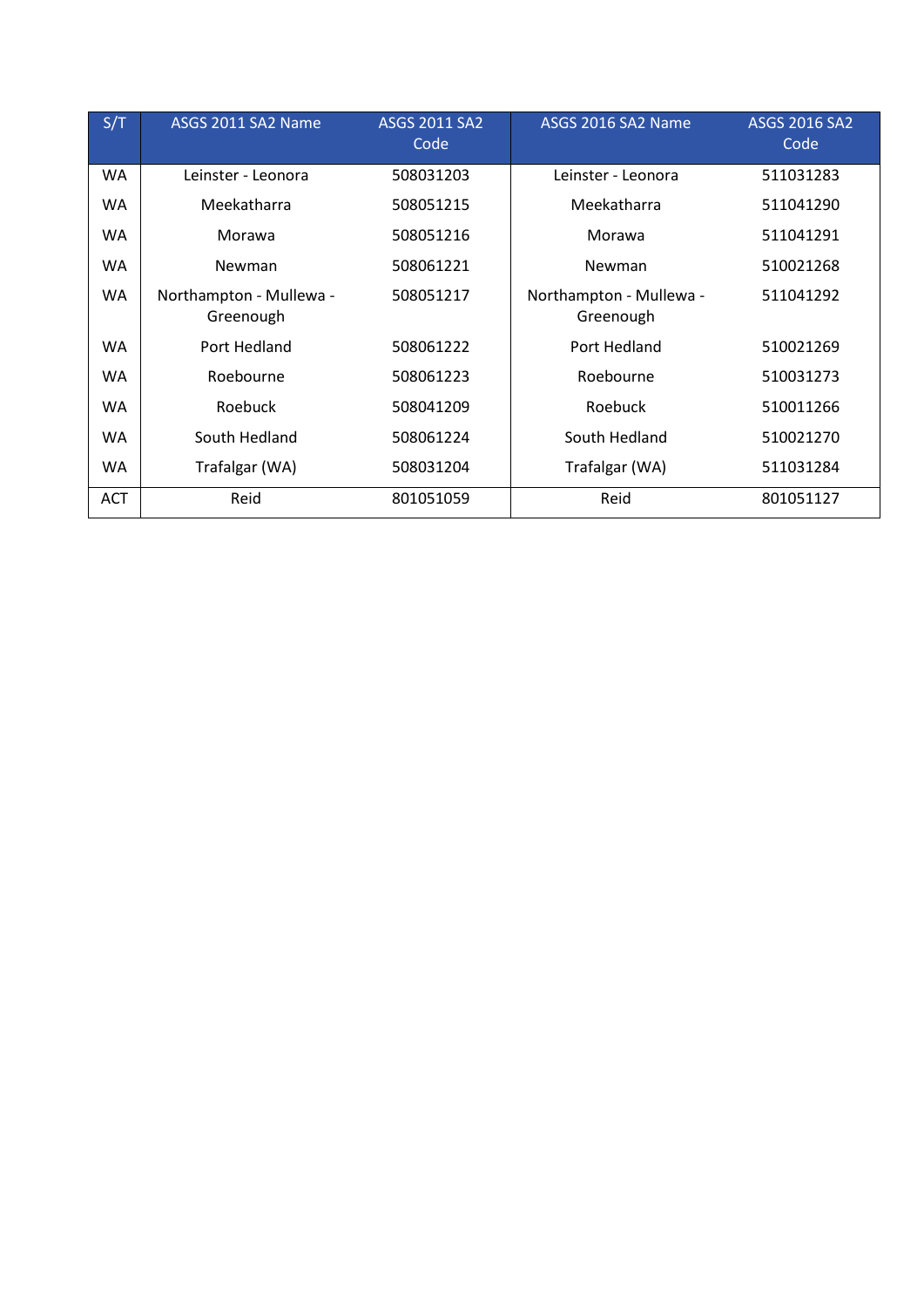#### <span id="page-6-0"></span>3) Series not broken but a new name and new SA2 code

For the SA2s listed in Table 3, below, the name and the SA2 code have changed but the data series is not broken.

**Example:** In the March quarter 2019 edition of SALM there was an SA2 in Brisbane named Scarborough – Newport, with an SA2 code of 313051381. In the June quarter 2019, the SA2 is now named Scarborough – Newport – Moreton Island and has an SA2 code of 313051542 but the data series is not broken.

Table 3: SA2s that have had a change in code and name between the 2011 and 2016 ASGS but have not had a significant boundary change

| S/T        | ASGS 2011 SA2 Name    | <b>ASGS 2011</b><br>SA2 Code | ASGS 2016 SA2 Name                        | ASGS 2016<br>SA2 Code |
|------------|-----------------------|------------------------------|-------------------------------------------|-----------------------|
| <b>QLD</b> | Scarborough - Newport | 313051381                    | Scarborough - Newport - Moreton<br>Island | 313051542             |
| <b>ACT</b> | ACT - East            | 801031030                    | Canberra East                             | 801031113             |

### <span id="page-6-1"></span>4) Two 2011 ASGS SA2s amalgamated to form a new 2016 ASGS SA2

In three instances, shown in Table 4 below, two 2011 ASGS SA2s have been amalgamated to form one 2016 ASGS SA2. For these amalgamated SA2s, it is possible to create a smoothed time series going back to the December quarter 2010 by summing the unemployment and labour force for the constituent 2011 ASGS SA2s, prior to the June quarter 2019, which has been done in the SALM publication and data tables.

**Example:** In the March quarter 2019 edition of SALM there were separate SA2s for Beeliar (507011149) and Wattleup (507011162). In the June quarter 2019, these SA2s have been combined to form Beeliar - Wattleup (507011259).

## Table 4: 2011 ASGS SA2s that have been combined to form new 2016 ASGS SA2s

| S/T       | ASGS 2011 SA2 Name         | <b>ASGS 2011</b><br>SA2 Code | ASGS 2016 SA2 Name | <b>ASGS 2016</b><br>SA2 Code |
|-----------|----------------------------|------------------------------|--------------------|------------------------------|
| <b>WA</b> | Beeliar                    | 507011149                    | Beeliar - Wattleup | 507011259                    |
| <b>WA</b> | Wattleup                   | 507011162                    | Beeliar - Wattleup | 507011259                    |
| <b>WA</b> | Anketell - Wandi           | 507031168                    | Casuarina - Wandi  | 507031261                    |
| <b>WA</b> | Casuarina - Wellard (East) | 507031171                    | Casuarina - Wandi  | 507031261                    |
| <b>WA</b> | Jandakot                   | 507011156                    | Jandakot           | 507011260                    |
| WA        | Jandakot Airport           | 507011157                    | Jandakot           | 507011260                    |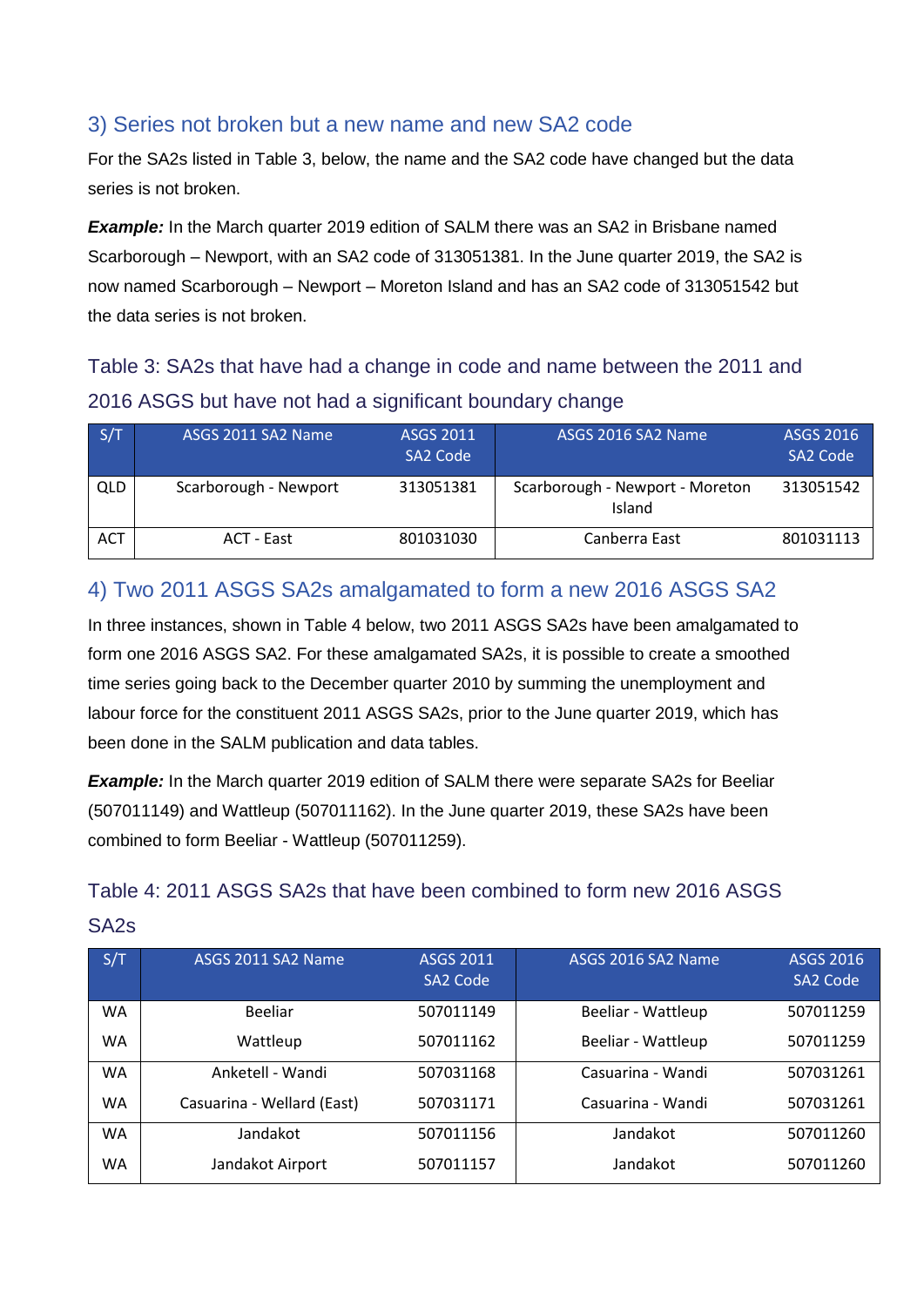### <span id="page-7-0"></span>5) One 2011 ASGS SA2 split cleanly into multiple 2016 ASGS SA2s

As shown in Table 5, below, there are many cases where a 2011 ASGS SA2 has been split into multiple SA2s in the 2016 ASGS. In each of the cases listed, this split was clean enough such that the vast majority (or in many instances all) of the 2011 ASGS SA2 is contained within the 2016 ASGS SA2s created from it. Because these splits have not involved other significant boundary changes, it is still possible to produce consistent estimates for the 2011 ASGS SA2 boundary going forward.

This can be achieved through the following steps:

- 1. Using the unsmoothed series, accessible through the [Explanatory Notes,](https://www.employment.gov.au/small-area-labour-markets-publication-explanatory-notes) calculate the estimated number of unemployed persons in the 2011 ASGS SA2 by simply adding together the number of unemployed persons from each of the 2016 ASGS SA2s into which the 2011 ASGS SA2 was split. The estimate of the labour force for the 2011 ASGS SA2 is calculated using the same process.
- 2. The unsmoothed unemployment rate can then be calculated using the following formula: unemployment rate = unemployment/labour force  $x$  100
- 3. To produce smoothed estimates of unemployment and labour force from unsmoothed figures, average the unsmoothed data over four quarters (to the reference quarter – so the smoothed unemployment estimate for the June quarter 2019 is the average of the unsmoothed unemployment estimate for the June and March quarters in 2019 and the December and September quarters in 2018).
- 4. Once smoothed unemployment and labour force estimates have been produced, the smoothed unemployment rate is produced by dividing the smoothed unemployment estimate by the smoothed labour force estimate and multiplying it by 100 (ie, the same formula in step 2, above, but applied to the smoothed estimates of unemployment and the labour force).
- 5. As per the *Small Area Labour Markets* explanatory notes, smoothed data are a more reliable guide to underlying labour market conditions in a small area.
- 6. To obtain the latest available 2011 ASGS estimates, for comparison with the aggregated estimates produced using this process, please email the SALM inbox at [SALM@employment.gov.au.](mailto:SALM@employment.gov.au)

*Example:* In the March quarter 2019 edition of SALM there was a single SA2 for Wollongong (107041149). In the June quarter 2019, these SA2s have been split into Wollongong – East (107041548) and Wollongong – West (107041549).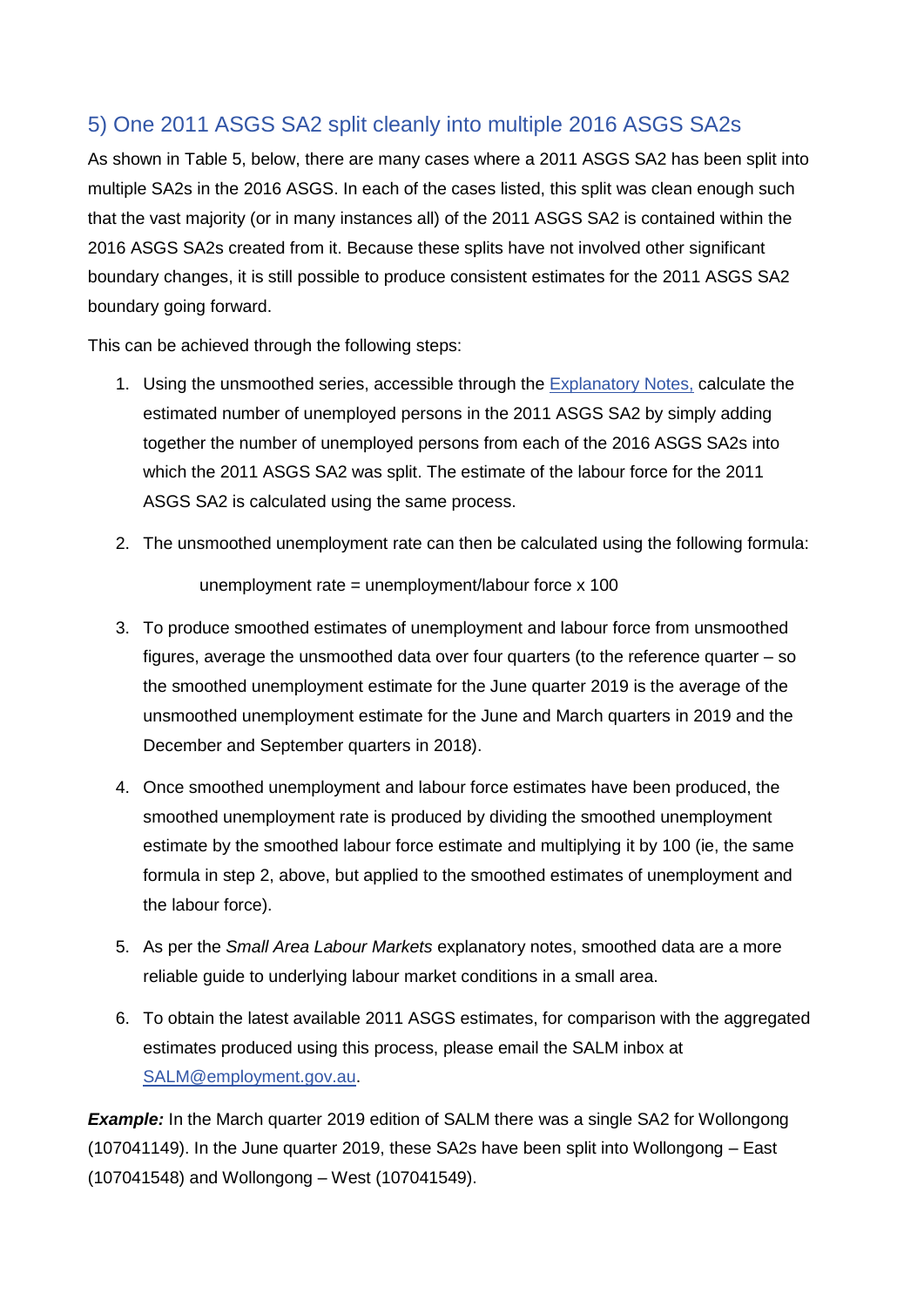To calculate the unsmoothed June quarter 2019 unemployment level for the 2011 ASGS SA2 of Wollongong, add the unemployment levels from the unsmoothed June quarter 2019 unemployment table for the 2016 SA2s of Wollongong – East (107041548) and Wollongong – West (107041549).

To calculate the unsmoothed June quarter 2019 labour force for the 2011 ASGS SA2 of Wollongong, add the labour force from the unsmoothed June quarter 2019 unemployment table for the 2016 SA2s of Wollongong – East (107041548) and Wollongong – West (107041549).

To calculate the unsmoothed June quarter 2019 unemployment rate for the 2011 ASGS SA2 of Wollongong, divide the unemployment level you have calculated following the instructions listed above, by the labour force calculated the same way, and multiply it by 100.

To produce a smoothed estimate for the June quarter 2019, first repeat the steps above to produce unsmoothed estimates for the March quarter 2019 and the December and September quarters 2018.

Then average the four quarters of unsmoothed unemployment figures to produce a smoothed unemployment estimate for the June quarter 2019 and average the four quarters of unsmoothed labour force figures to produce a smoothed labour force estimate for the June quarter 2019.

Finally, to calculate the smoothed June quarter 2019 unemployment rate for the 2011 ASGS SA2 of Wollongong, divide the smoothed unemployment level by the smoothed labour force and multiply it by 100, as per the formula in Step 2, above.

| S/T        | ASGS 2011 SA2 Name             | ASGS 2011<br><b>SA2 Code</b> | ASGS 2016 SA2 Name                 | <b>ASGS 2016</b><br>SA2 Code |
|------------|--------------------------------|------------------------------|------------------------------------|------------------------------|
| <b>NSW</b> | Auburn                         | 125011472                    | Auburn - Central                   | 125011582                    |
| <b>NSW</b> | Auburn                         | 125011472                    | Auburn - North                     | 125011583                    |
| <b>NSW</b> | Auburn                         | 125011472                    | Auburn - South                     | 125011584                    |
| <b>NSW</b> | <b>Bankstown</b>               | 119011353                    | Bankstown - North                  | 119011571                    |
| <b>NSW</b> | <b>Bankstown</b>               | 119011353                    | Bankstown - South                  | 119011572                    |
| <b>NSW</b> | Berkeley - Warrawong - Windang | 107011130                    | Berkeley - Lake Heights - Cringila | 107011545                    |
| <b>NSW</b> | Berkeley - Warrawong - Windang | 107011130                    | Port Kembla - Warrawong            | 107011546                    |
| <b>NSW</b> | Berkeley - Warrawong - Windang | 107011130                    | Windang - Primbee                  | 107011547                    |
| <b>NSW</b> | Blacktown (South)              | 116011305                    | Blacktown (South)                  | 116011560                    |
| <b>NSW</b> | Blacktown (South)              | 116011305                    | Blacktown (West)                   | 116011561                    |

# Table 5: 2011 ASGS SA2s that have been split into multiple 2016 ASGS SA2s, but for which a comparable series for the 2011 ASGS SA2 can be calculated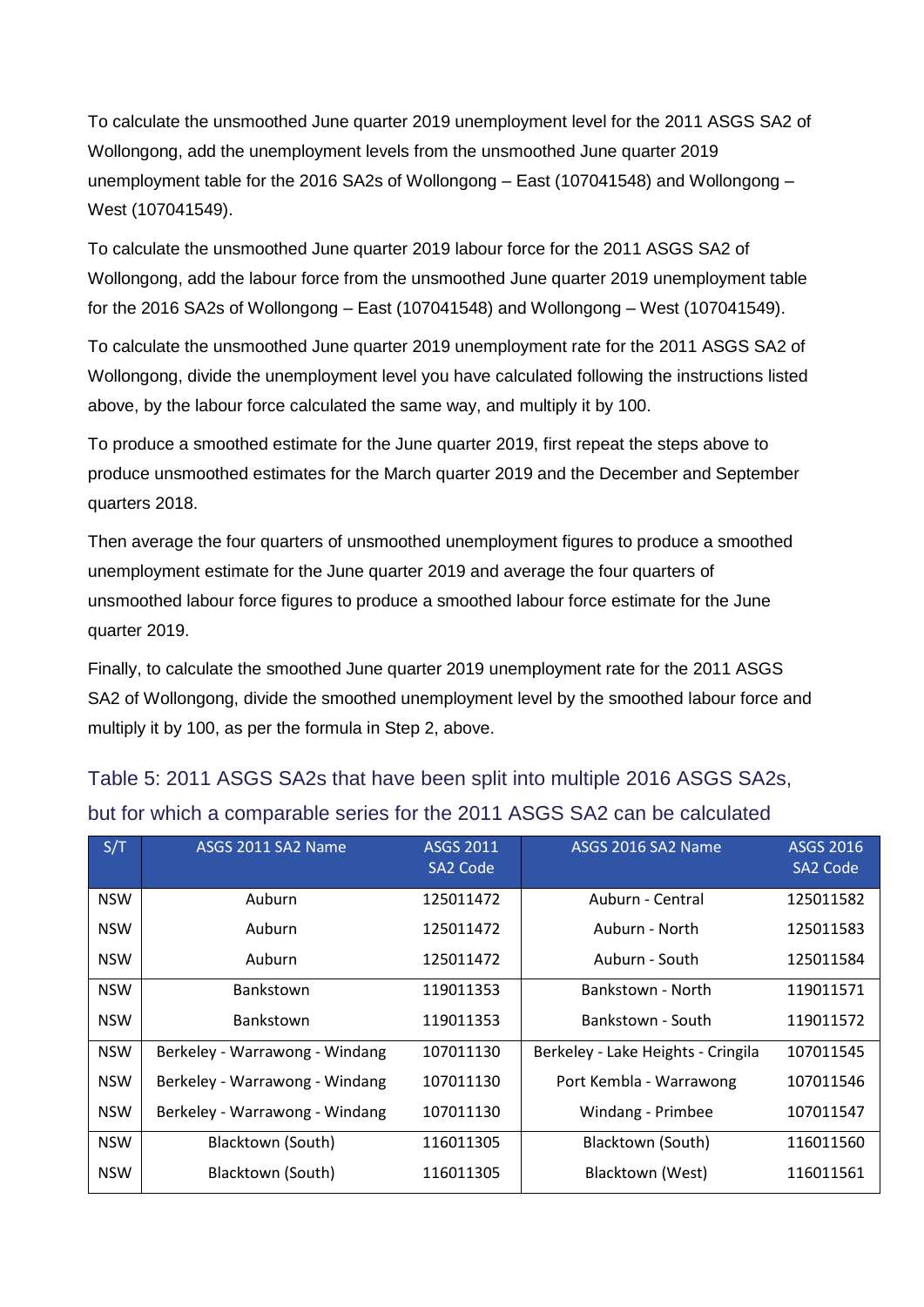| S/T        | ASGS 2011 SA2 Name            | <b>ASGS 2011</b><br>SA2 Code | ASGS 2016 SA2 Name                         | <b>ASGS 2016</b><br>SA2 Code |
|------------|-------------------------------|------------------------------|--------------------------------------------|------------------------------|
| <b>NSW</b> | Caringbah - Lilli Pilli       | 128011527                    | Caringbah                                  | 128011602                    |
| <b>NSW</b> | Caringbah - Lilli Pilli       | 128011527                    | Caringbah South                            | 128011603                    |
| <b>NSW</b> | Caringbah - Lilli Pilli       | 128011527                    | Lilli Pilli - Port Hacking - Dolans<br>Bay | 128011605                    |
| <b>NSW</b> | Castle Hill                   | 115011292                    | Castle Hill - Central                      | 115011553                    |
| <b>NSW</b> | Castle Hill                   | 115011292                    | Castle Hill - North                        | 115011555                    |
| <b>NSW</b> | Castle Hill                   | 115011292                    | Castle Hill - South                        | 115011556                    |
| <b>NSW</b> | Cherrybrook                   | 115011293                    | Castle Hill - East                         | 115011554                    |
| <b>NSW</b> | Cherrybrook                   | 115011293                    | Cherrybrook                                | 115011558                    |
| <b>NSW</b> | Cronulla - Kurnell - Bundeena | 128011528                    | Cronulla - Kurnell - Bundeena              | 128011604                    |
| <b>NSW</b> | Cronulla - Kurnell - Bundeena | 128011528                    | Woolaware - Burraneer                      | 128011606                    |
| <b>NSW</b> | Engadine - Loftus             | 128021532                    | Engadine                                   | 128021607                    |
| <b>NSW</b> | Engadine - Loftus             | 128021532                    | Loftus - Yarrawarrah                       | 128021608                    |
| <b>NSW</b> | Engadine - Loftus             | 128021532                    | Woronora Heights                           | 128021609                    |
| <b>NSW</b> | Girraween - Westmead          | 125041488                    | Pendle Hill - Girraween                    | 125041588                    |
| <b>NSW</b> | Girraween - Westmead          | 125041488                    | Wentworthville - Westmead                  | 125041589                    |
| <b>NSW</b> | Green Valley - Cecil Hills    | 127011507                    | <b>Cecil Hills</b>                         | 127011593                    |
| <b>NSW</b> | Green Valley - Cecil Hills    | 127011507                    | <b>Green Valley</b>                        | 127011594                    |
| <b>NSW</b> | Green Valley - Cecil Hills    | 127011507                    | Hinchinbrook                               | 127011595                    |
| <b>NSW</b> | Hornsby - Waitara             | 121021405                    | Hornsby - East                             | 121021577                    |
| <b>NSW</b> | Hornsby - Waitara             | 121021405                    | Hornsby - West                             | 121021578                    |
| <b>NSW</b> | Hornsby - Waitara             | 121021405                    | Waitara - Wahroonga (West)                 | 121021579                    |
| <b>NSW</b> | Kellyville                    | 115011295                    | Castle Hill - West                         | 115011557                    |
| <b>NSW</b> | Kellyville                    | 115011295                    | Kellyville                                 | 115011559                    |
| <b>NSW</b> | Kensington - Kingsford        | 118021349                    | Kensington (NSW)                           | 118021564                    |
| <b>NSW</b> | Kensington - Kingsford        | 118021349                    | Kingsford                                  | 118021565                    |
| <b>NSW</b> | Lakemba - Wiley Park          | 119021365                    | Lakemba                                    | 119021573                    |
| <b>NSW</b> | Lakemba - Wiley Park          | 119021365                    | <b>Wiley Park</b>                          | 119021574                    |
| <b>NSW</b> | Lidcombe - Regents Park       | 125011474                    | Berala                                     | 125011585                    |
| <b>NSW</b> | Lidcombe - Regents Park       | 125011474                    | Lidcombe                                   | 125011586                    |
| <b>NSW</b> | Lidcombe - Regents Park       | 125011474                    | <b>Regents Park</b>                        | 125011587                    |
| <b>NSW</b> | Liverpool - Warwick Farm      | 127031525                    | Liverpool                                  | 127031598                    |
| <b>NSW</b> | Liverpool - Warwick Farm      | 127031525                    | <b>Warwick Farm</b>                        | 127031601                    |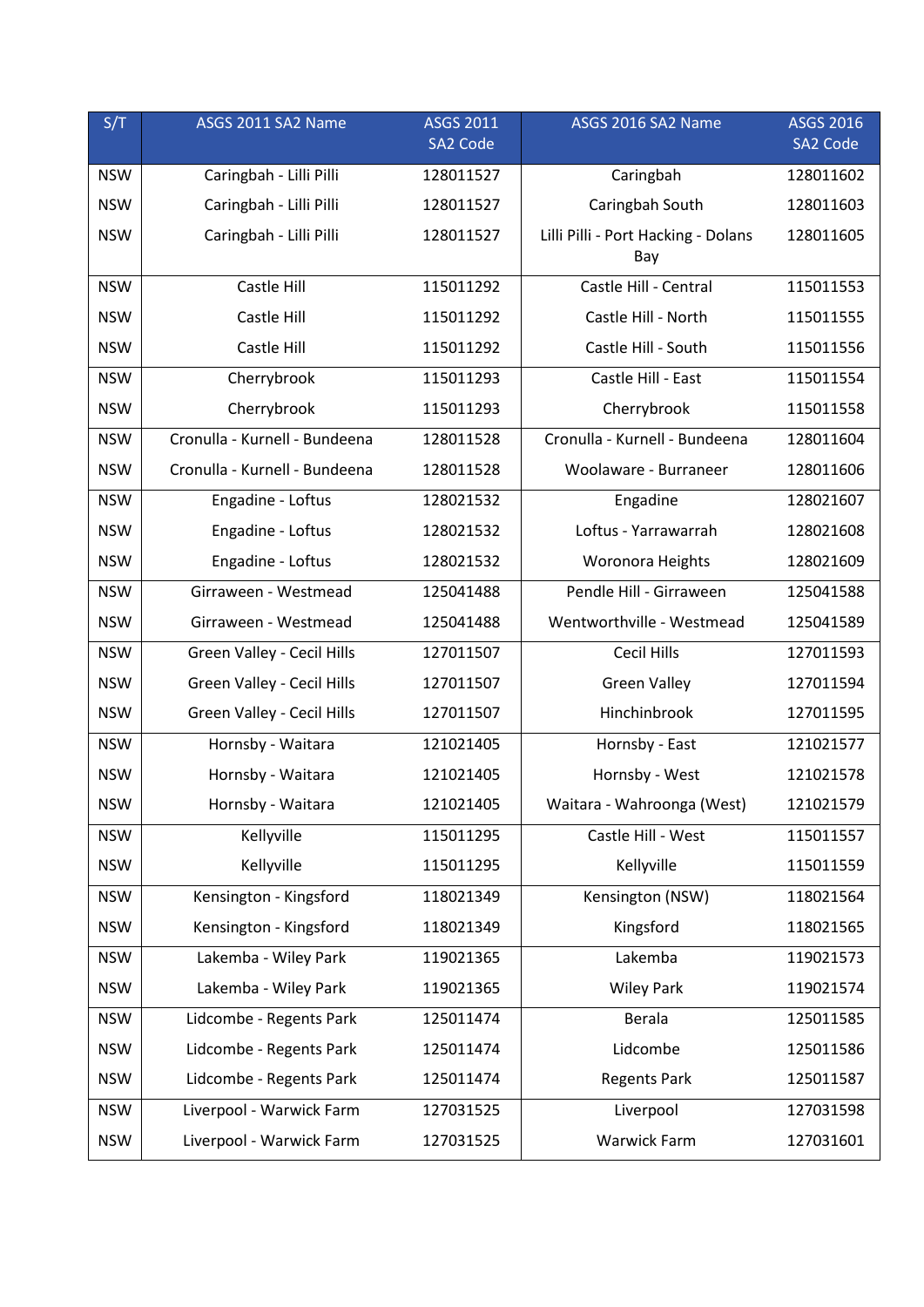| S/T        | ASGS 2011 SA2 Name            | <b>ASGS 2011</b><br>SA2 Code | ASGS 2016 SA2 Name          | <b>ASGS 2016</b><br>SA2 Code |
|------------|-------------------------------|------------------------------|-----------------------------|------------------------------|
| <b>NSW</b> | Maroubra                      | 118021351                    | Maroubra - North            | 118021566                    |
| <b>NSW</b> | Maroubra                      | 118021351                    | Maroubra - South            | 118021567                    |
| <b>NSW</b> | Maroubra                      | 118021351                    | Maroubra - West             | 118021568                    |
| <b>NSW</b> | Prestons - Lurnea             | 127031526                    | Lurnea - Cartwright         | 127031599                    |
| <b>NSW</b> | Prestons - Lurnea             | 127031526                    | Prestons - Edmondson Park   | 127031600                    |
| <b>NSW</b> | Quakers Hill - Acacia Gardens | 116021311                    | <b>Acacia Gardens</b>       | 116021562                    |
| <b>NSW</b> | Quakers Hill - Acacia Gardens | 116021311                    | <b>Quakers Hill</b>         | 116021563                    |
| <b>NSW</b> | Randwick                      | 118021352                    | Randwick - North            | 118021569                    |
| <b>NSW</b> | Randwick                      | 118021352                    | Randwick - South            | 118021570                    |
| <b>NSW</b> | Ryde - Putney                 | 126021502                    | Putney                      | 126021590                    |
| <b>NSW</b> | Ryde - Putney                 | 126021502                    | Ryde                        | 126021591                    |
| <b>NSW</b> | St Marys - Colyton            | 124051471                    | Colyton - Oxley Park        | 124051580                    |
| <b>NSW</b> | St Marys - Colyton            | 124051471                    | St Marys - North St Marys   | 124051581                    |
| <b>NSW</b> | Strathfield                   | 120031397                    | Strathfield                 | 120031575                    |
| <b>NSW</b> | Strathfield                   | 120031397                    | Strathfield South           | 120031576                    |
| <b>NSW</b> | Tweed Heads - South           | 112031255                    | <b>Banora Point</b>         | 112031550                    |
| <b>NSW</b> | Tweed Heads - South           | 112031255                    | Terranora - North Tumblegum | 112031551                    |
| <b>NSW</b> | <b>Tweed Heads - South</b>    | 112031255                    | <b>Tweed Heads South</b>    | 112031552                    |
| <b>NSW</b> | Wollongong                    | 107041149                    | Wollongong - East           | 107041548                    |
| <b>NSW</b> | Wollongong                    | 107041149                    | Wollongong - West           | 107041549                    |
| <b>VIC</b> | <b>Bentleigh East</b>         | 208021175                    | Bentleigh East (North)      | 208021426                    |
| <b>VIC</b> | <b>Bentleigh East</b>         | 208021175                    | Bentleigh East (South)      | 208021427                    |
| <b>VIC</b> | Boronia - The Basin           | 211011252                    | Boronia                     | 211011446                    |
| <b>VIC</b> | Boronia - The Basin           | 211011252                    | The Basin                   | 211011449                    |
| <b>VIC</b> | <b>Caroline Springs</b>       | 213041354                    | <b>Burnside</b>             | 213041461                    |
| <b>VIC</b> | <b>Caroline Springs</b>       | 213041354                    | <b>Burnside Heights</b>     | 213041462                    |
| <b>VIC</b> | <b>Caroline Springs</b>       | 213041354                    | <b>Caroline Springs</b>     | 213041463                    |
| <b>VIC</b> | Craigieburn - Mickleham       | 210051244                    | Craigieburn - Central       | 210051441                    |
| <b>VIC</b> | Craigieburn - Mickleham       | 210051244                    | Craigieburn - North         | 210051442                    |
| <b>VIC</b> | Craigieburn - Mickleham       | 210051244                    | Craigieburn - South         | 210051443                    |
| <b>VIC</b> | Craigieburn - Mickleham       | 210051244                    | Craigieburn - West          | 210051444                    |
| <b>VIC</b> | Craigieburn - Mickleham       | 210051244                    | Mickleham - Yuroke          | 210051445                    |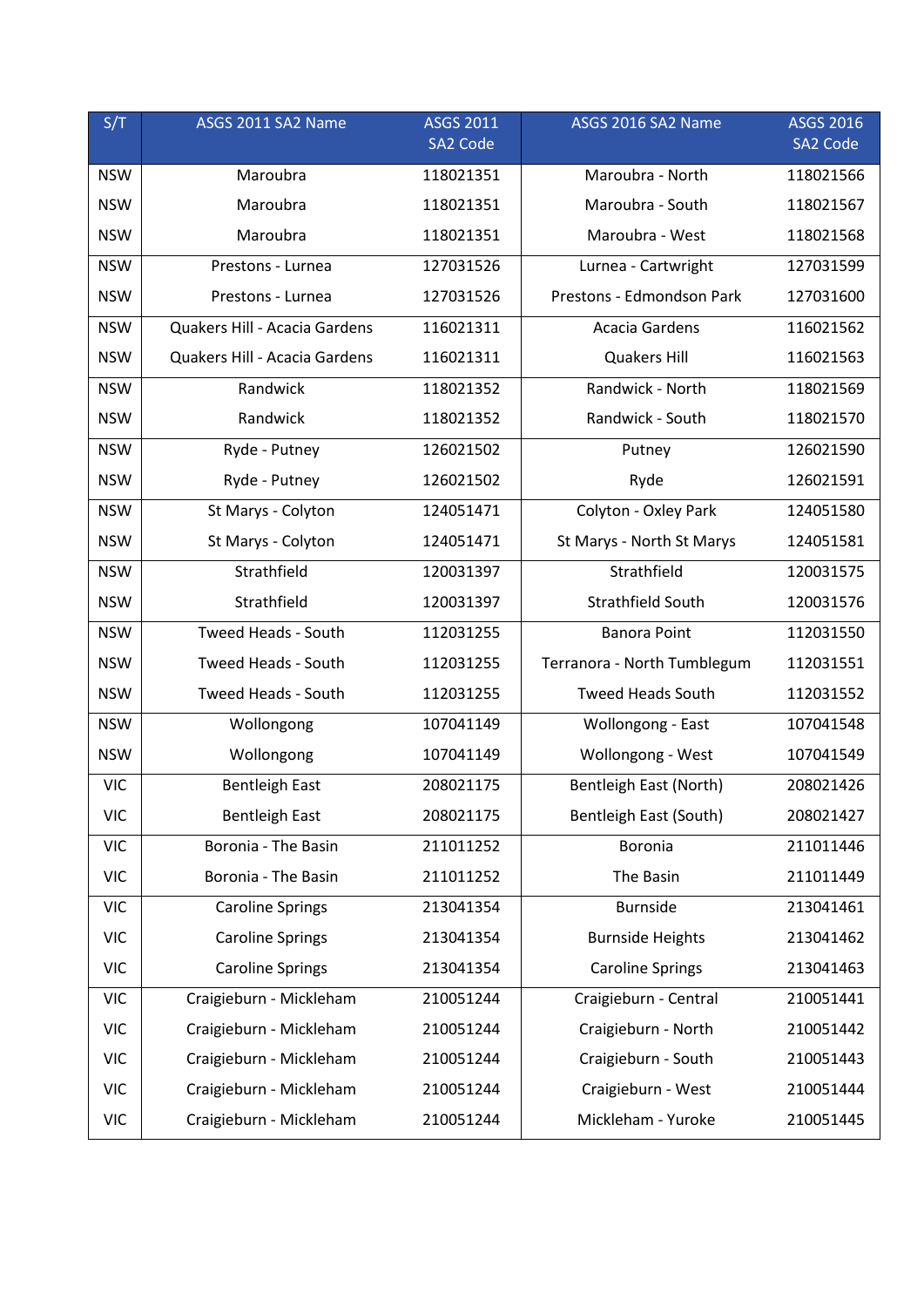| S/T        | ASGS 2011 SA2 Name     | <b>ASGS 2011</b><br>SA2 Code | ASGS 2016 SA2 Name                                      | <b>ASGS 2016</b><br>SA2 Code |
|------------|------------------------|------------------------------|---------------------------------------------------------|------------------------------|
| <b>VIC</b> | Croydon                | 211031264                    | Croydon - East                                          | 211031450                    |
| <b>VIC</b> | Croydon                | 211031264                    | Croydon - West                                          | 211031451                    |
| <b>VIC</b> | Croydon                | 211031264                    | Croydon South                                           | 211031452                    |
| <b>VIC</b> | <b>Doncaster East</b>  | 207021158                    | Doncaster East (North)                                  | 207021424                    |
| <b>VIC</b> | <b>Doncaster East</b>  | 207021158                    | Doncaster East (South)                                  | 207021425                    |
| <b>VIC</b> | <b>Endeavour Hills</b> | 212021296                    | Endeavour Hills - North                                 | 212021453                    |
| <b>VIC</b> | <b>Endeavour Hills</b> | 212021296                    | Endeavour Hills - South                                 | 212021454                    |
| <b>VIC</b> | Epping                 | 209041218                    | Epping - East                                           | 209041431                    |
| <b>VIC</b> | Epping                 | 209041218                    | Epping - South                                          | 209041432                    |
| <b>VIC</b> | Epping                 | 209041218                    | Epping - West                                           | 209041433                    |
| <b>VIC</b> | Epping                 | 209041218                    | Wollert                                                 | 209041437                    |
| <b>VIC</b> | <b>Ferntree Gully</b>  | 211011253                    | Ferntree Gully (North)                                  | 211011447                    |
| <b>VIC</b> | <b>Ferntree Gully</b>  | 211011253                    | Ferntree Gully (South) - Upper<br><b>Ferntree Gully</b> | 211011448                    |
| <b>VIC</b> | Glenroy - Hadfield     | 210031238                    | Glenroy                                                 | 210031438                    |
| <b>VIC</b> | Glenroy - Hadfield     | 210031238                    | Gowanbrae                                               | 210031439                    |
| <b>VIC</b> | Glenroy - Hadfield     | 210031238                    | Hadfield                                                | 210031440                    |
| <b>VIC</b> | Mildura                | 215021397                    | Mildura - North                                         | 215021469                    |
| <b>VIC</b> | Mildura                | 215021397                    | Mildura - South                                         | 215021470                    |
| <b>VIC</b> | Narre Warren           | 212021298                    | Narre Warren - North East                               | 212021455                    |
| <b>VIC</b> | Narre Warren           | 212021298                    | Narre Warren - South West                               | 212021456                    |
| <b>VIC</b> | Narre Warren South     | 212031307                    | Narre Warren South (East)                               | 212031457                    |
| <b>VIC</b> | Narre Warren South     | 212031307                    | Narre Warren South (West)                               | 212031458                    |
| <b>VIC</b> | Noble Park             | 212041315                    | Noble Park - East                                       | 212041459                    |
| <b>VIC</b> | Noble Park             | 212041315                    | Noble Park - West                                       | 212041460                    |
| <b>VIC</b> | Point Cook             | 213051364                    | Point Cook - East                                       | 213051464                    |
| <b>VIC</b> | Point Cook             | 213051364                    | Point Cook - North                                      | 213051465                    |
| <b>VIC</b> | Point Cook             | 213051364                    | Point Cook - South                                      | 213051466                    |
| <b>VIC</b> | Preston                | 209021206                    | Preston - East                                          | 209021428                    |
| <b>VIC</b> | Preston                | 209021206                    | Preston - West                                          | 209021429                    |
| <b>VIC</b> | South Morang           | 209041222                    | Doreen                                                  | 209041430                    |
| <b>VIC</b> | South Morang           | 209041222                    | Mernda                                                  | 209041434                    |
| <b>VIC</b> | South Morang           | 209041222                    | South Morang (North)                                    | 209041435                    |
| <b>VIC</b> | South Morang           | 209041222                    | South Morang (South)                                    | 209041436                    |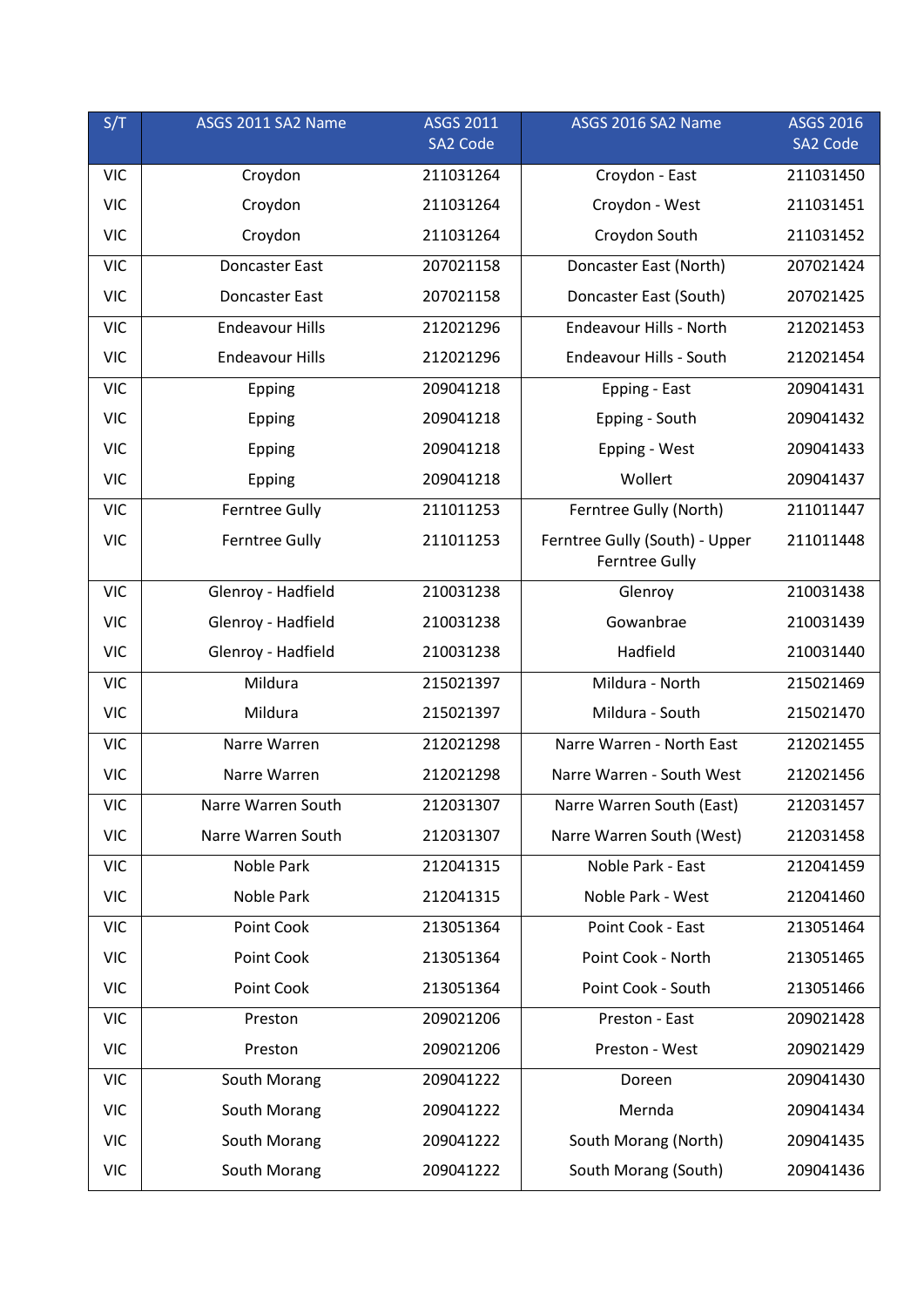| S/T        | ASGS 2011 SA2 Name             | <b>ASGS 2011</b> | ASGS 2016 SA2 Name                 | <b>ASGS 2016</b> |
|------------|--------------------------------|------------------|------------------------------------|------------------|
|            |                                | SA2 Code         |                                    | SA2 Code         |
| <b>VIC</b> | Werribee                       | 213051367        | Werribee - East                    | 213051467        |
| <b>VIC</b> | Werribee                       | 213051367        | Werribee - West                    | 213051468        |
| <b>QLD</b> | Peregian                       | 316051436        | Peregian Beach - Marcus Beach      | 316051543        |
| <b>QLD</b> | Peregian                       | 316051436        | Peregian Springs                   | 316051544        |
| <b>QLD</b> | Southport                      | 309091266        | Southport - North                  | 309091540        |
| <b>QLD</b> | Southport                      | 309091266        | Southport - South                  | 309091541        |
| SA         | <b>Mount Gambier</b>           | 407021153        | Mount Gambier - East               | 407021173        |
| SA         | <b>Mount Gambier</b>           | 407021153        | Mount Gambier - West               | 407021174        |
| SA         | Pooraka                        | 402041045        | Mawson Lakes - Globe Derby<br>Park | 402041171        |
| SA         | Pooraka                        | 402041045        | Pooraka - Cavan                    | 402041172        |
| <b>WA</b>  | Bunbury                        | 501021006        | South Bunbury - Bunbury            | 501021253        |
| WA         | <b>Bunbury</b>                 | 501021006        | Withers - Usher                    | 501021254        |
| <b>WA</b>  | Gelorup - Dalyellup - Stratham | 501021013        | Dalyellup                          | 501021251        |
| <b>WA</b>  | Gelorup - Dalyellup - Stratham | 501021013        | Gelorup - Stratham                 | 501021252        |
| WA         | Yanchep                        | 505031109        | Alkimos - Eglinton                 | 505031255        |
| <b>WA</b>  | Yanchep                        | 505031109        | Carabooda - Pinjar                 | 505031256        |
| WA         | Yanchep                        | 505031109        | <b>Two Rocks</b>                   | 505031257        |
| WA         | Yanchep                        | 505031109        | Yanchep                            | 505031258        |
| <b>TAS</b> | Scottsdale - Bridport          | 602031063        | Flinders and Cape Barren Islands   | 602031099        |
| <b>TAS</b> | Scottsdale - Bridport          | 602031063        | Scottsdale - Bridport              | 602031100        |
| <b>ACT</b> | Campbell                       | 801051052        | Campbell                           | 801051124        |
| <b>ACT</b> | Campbell                       | 801051052        | Duntroon                           | 801051125        |
| <b>ACT</b> | Campbell                       | 801051052        | Parkes (ACT) - North               | 801051126        |
| <b>ACT</b> | Campbell                       | 801051052        | Russell                            | 801051128        |
| <b>ACT</b> | Gungahlin - West               | 801041042        | Gungahlin - West                   | 801041117        |
| ACT        | Gungahlin - West               | 801041042        | Jacka                              | 801041118        |
| <b>ACT</b> | Gungahlin - West               | 801041042        | Moncrieff                          | 801041120        |
| <b>ACT</b> | Gungahlin - West               | 801041042        | Taylor                             | 801041121        |
| <b>ACT</b> | Kingston - Barton              | 801061065        | Barton                             | 801061129        |
| <b>ACT</b> | Kingston - Barton              | 801061065        | Kingston (ACT)                     | 801061131        |
| <b>ACT</b> | Majura                         | 801031033        | Canberra Airport                   | 801031114        |
| <b>ACT</b> | Majura                         | 801031033        | Majura                             | 801031115        |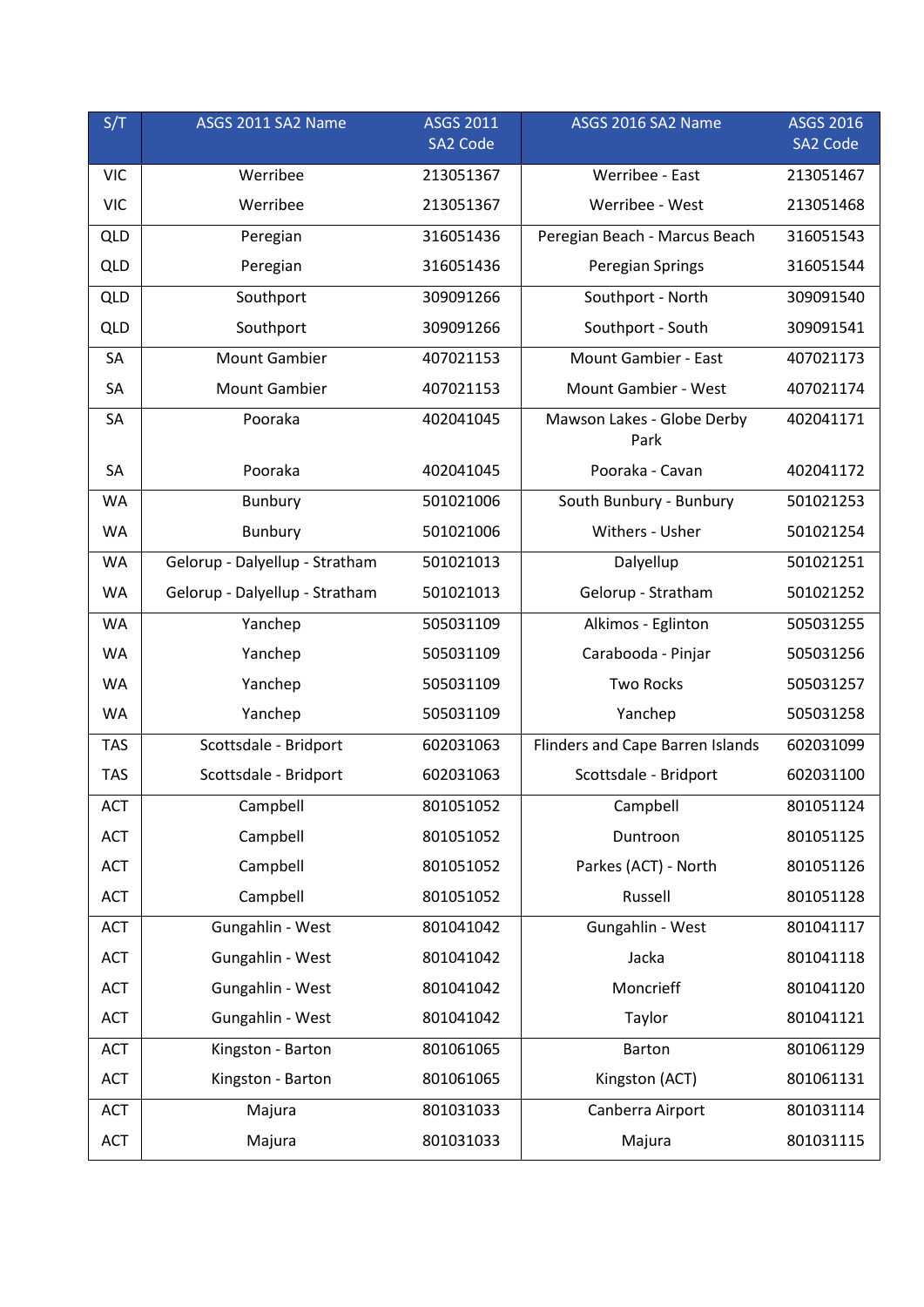### <span id="page-13-0"></span>6) 2011 ASGS SA2s that have a break in series

A number of 2011 ASGS SA2s have experienced a break in series that is not associated with ether a clean split into smaller 2016 ASGS SA2s or an amalgamation. These cases are listed below and data for these SA2s should not be compared with their 2016 ASGS SA2 counterpart.

**Example:** While in the March quarter 2019 edition of SALM the SA2 of Greenvale – Bulla has the same name and SA2 code (210051246) as it does in the June Quarter 2019 edition of SALM, these two SA2s have had a significant boundary change such that in the unsmoothed series, data for this region for the March quarter 2019 and earlier is not strictly comparable with data for the region from the June quarter 2019 onwards.

| S/T        | ASGS 2011 SA2 Name         | <b>ASGS 2011</b><br>SA2 Code | ASGS 2016 SA2 Name      | <b>ASGS 2016</b><br>SA2 Code |
|------------|----------------------------|------------------------------|-------------------------|------------------------------|
| <b>NSW</b> | Badgerys Creek - Greendale | 127011505                    | Austral - Greendale     | 127011505                    |
| <b>VIC</b> | Greenvale - Bulla          | 210051246                    | Greenvale - Bulla       | 210051246                    |
| <b>QLD</b> | <b>Brisbane Airport</b>    | 302031036                    | <b>Brisbane Airport</b> | 302031036                    |
| QLD        | Callemondah                | 308021197                    | Callemondah             | 308051532                    |
| QLD        | South Trees                | 308021202                    | South Trees             | 308051537                    |
| QLD        | <b>Upper Caboolture</b>    | 313041376                    | <b>Upper Caboolture</b> | 313041376                    |
| <b>WA</b>  | <b>Fast Pilbara</b>        | 508061219                    | East Pilbara            | 510021267                    |
| <b>ACT</b> | ACT - South West           | 801021027                    | ACT - South West        | 801111140                    |
| <b>ACT</b> | Gungahlin - East           | 801041041                    | Gungahlin - East        | 801041116                    |
| <b>ACT</b> | Namadgi                    | 801021029                    | Namadgi                 | 801111141                    |

#### Table 6: 2011 ASGS SA2s that have a break in series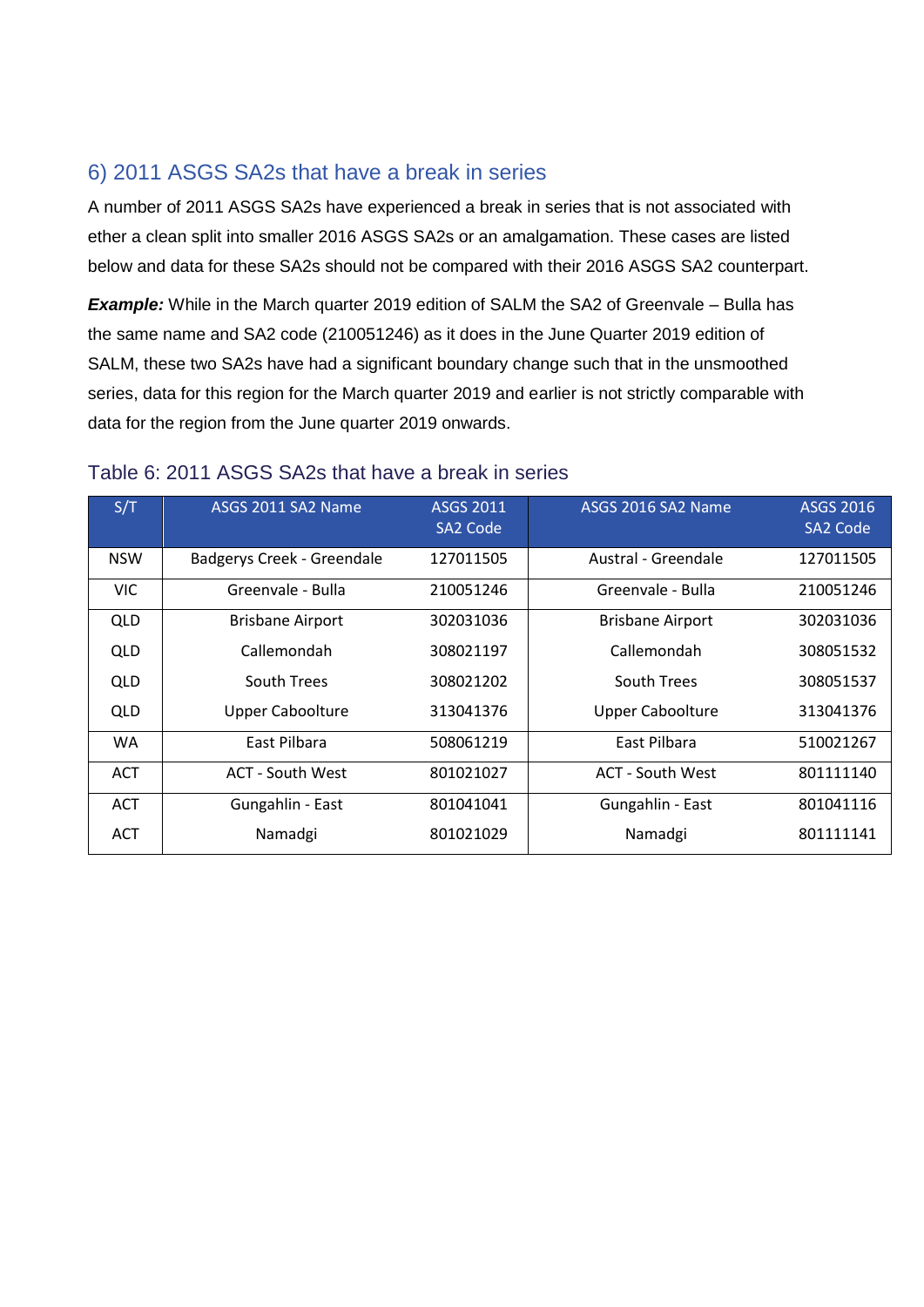## <span id="page-14-0"></span>7) New 2016 ASGS SA2s not listed elsewhere in this guide

There are a small number of new 2016 ASGS SA2s not listed elsewhere in this guide. These have generally been created from a small part of one or more existing SA2s but not in a way that they can be amalgamated to create a consistent time series with a 2011 ASGS SA2. These SA2s are listed in Table 7, below.

| S/T        | ASGS 2016 SA2 Name                          | ASGS 2016 SA2 Code |
|------------|---------------------------------------------|--------------------|
| <b>NSW</b> | <b>Badgerys Creek</b>                       | 127011592          |
| <b>NSW</b> | Hoxton Park - Carnes Hill - Horningsea Park | 127011596          |
| <b>NSW</b> | West Hoxton - Middleton Grange              | 127011597          |
| <b>ACT</b> | Arboretum                                   | 801101134          |
| <b>ACT</b> | <b>Black Mountain</b>                       | 801051123          |
| <b>ACT</b> | Coombs                                      | 801101135          |
| <b>ACT</b> | Denman Prospect                             | 801101136          |
| <b>ACT</b> | Fyshwick                                    | 801061130          |
| <b>ACT</b> | Kenny                                       | 801041119          |
| <b>ACT</b> | Molonglo                                    | 801101137          |
| <b>ACT</b> | Molonglo - North                            | 801101138          |
| <b>ACT</b> | Molonglo Corridor                           | 801011111          |
| <b>ACT</b> | Scrivener                                   | 801081133          |
| <b>ACT</b> | Throsby                                     | 801041122          |
| <b>ACT</b> | Tuggeranong - West                          | 801071132          |
| <b>ACT</b> | West Belconnen                              | 801011112          |
| <b>ACT</b> | Wright                                      | 801101139          |

#### Table 7: New 2016 ASGS SA2s not listed elsewhere in this guide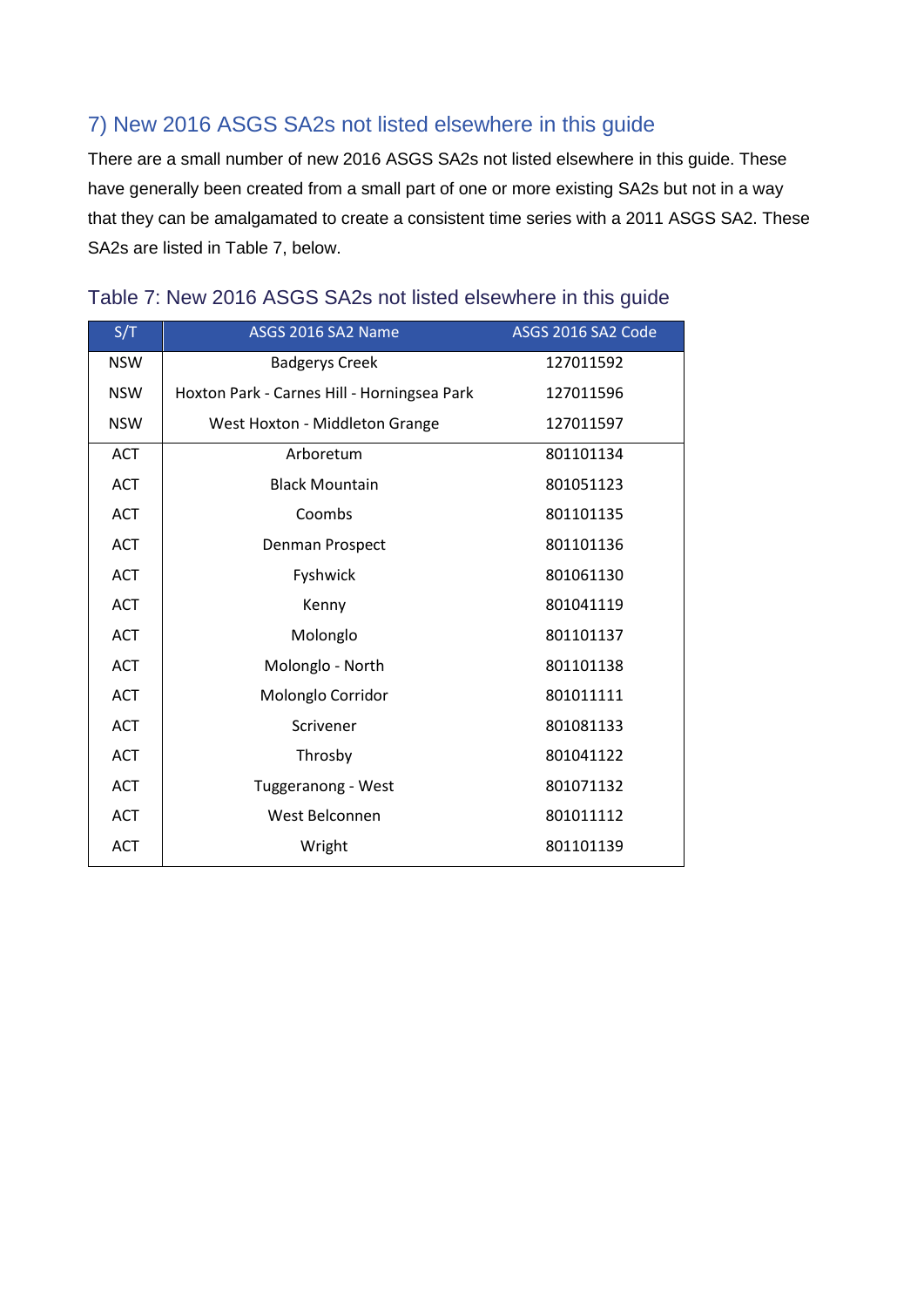#### <span id="page-15-0"></span>8) Breaks in series for Local Government Areas

While the LGAs presented in the June Quarter 2019 edition of SALM continue to be the LGA boundaries as at 2018-19, the nature of the system used to produce the estimates means that there are breaks in series for 66 LGAs. The LGA estimates in SALM are produced using a population-based correspondence that assigns SA2 data to LGAs, based on the proportion of an SA2 within an LGA. For a small number of LGAs, the weights for the SA2s in the 2011 SA2 to LGA and 2016 SA2 to LGA correspondences have changed by such an extent that the two correspondences no longer produce estimates for that LGA that can be considered to belong to the same data series. Where this is the case, the series has been broken in SALM. LGAs with a series break in the unsmoothed series between the March and June quarter 2019 are listed in Table 8, below.

| S/T        | 2018-19 LGA Name             | 2018-19 LGA<br>Code |
|------------|------------------------------|---------------------|
| <b>VIC</b> | Queenscliffe (B)             | 26080               |
| <b>VIC</b> | Unincorporated Vic           | 29399               |
| <b>QLD</b> | Barcoo (S)                   | 30450               |
| <b>QLD</b> | Boulia (S)                   | 30900               |
| <b>QLD</b> | Burke (S)                    | 31950               |
| <b>QLD</b> | Cloncurry (S)                | 32450               |
| <b>QLD</b> | Cook (S)                     | 32500               |
| <b>QLD</b> | Diamantina (S)               | 32750               |
| <b>QLD</b> | Doomadgee (S)                | 32770               |
| <b>QLD</b> | Hope Vale (S)                | 33830               |
| <b>QLD</b> | Kowanyama (S)                | 34420               |
| <b>QLD</b> | Lockhart River (S)           | 34570               |
| <b>QLD</b> | Mapoon (S)                   | 34830               |
| <b>QLD</b> | McKinlay (S)                 | 34800               |
| <b>QLD</b> | Pormpuraaw (S)               | 36070               |
| <b>QLD</b> | Richmond (S)                 | 36300               |
| <b>QLD</b> | Woorabinda (S)               | 37550               |
| SA         | Franklin Harbour (DC)        | 41960               |
| SA         | Karoonda East Murray<br>(DC) | 43080               |
| SA         | Lower Eyre Peninsula (DC)    | 43710               |

#### Table 8: LGAs with a break in series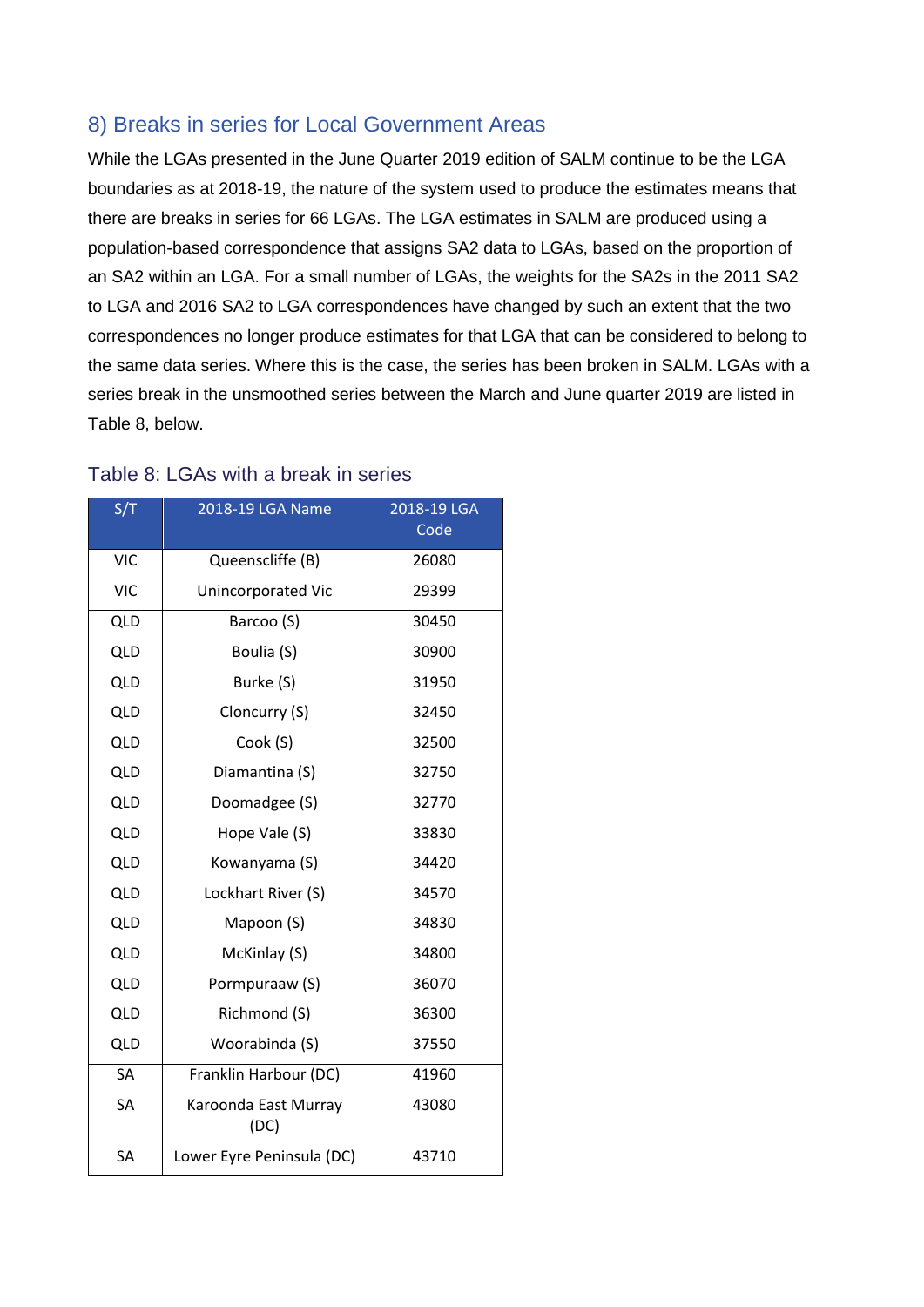| S/T       | 2018-19 LGA Name        | 2018-19 LGA<br>Code |
|-----------|-------------------------|---------------------|
| SA        | Maralinga Tjarutja (AC) | 44000               |
| <b>WA</b> | Boddington (S)          | 50630               |
| <b>WA</b> | Bruce Rock (S)          | 51120               |
| <b>WA</b> | Carnamah (S)            | 51470               |
| <b>WA</b> | Chapman Valley (S)      | 51610               |
| <b>WA</b> | Coolgardie (S)          | 51960               |
| <b>WA</b> | Coorow (S)              | 52030               |
| <b>WA</b> | Cue (S)                 | 52380               |
| <b>WA</b> | Cunderdin (S)           | 52450               |
| <b>WA</b> | Dalwallinu (S)          | 52520               |
| <b>WA</b> | Dandaragan (S)          | 52590               |
| <b>WA</b> | Dumbleyung (S)          | 53010               |
| <b>WA</b> | Dundas (S)              | 53080               |
| <b>WA</b> | East Pilbara (S)        | 53220               |
| <b>WA</b> | Gnowangerup (S)         | 53640               |
| <b>WA</b> | Goomalling (S)          | 53710               |
| <b>WA</b> | Kent (S)                | 54480               |
| <b>WA</b> | Kondinin (S)            | 54620               |
| <b>WA</b> | Laverton (S)            | 54970               |
| <b>WA</b> | Leonora (S)             | 55040               |
| <b>WA</b> | Menzies (S)             | 55390               |
| WA        | Mingenew (S)            | 55530               |
| <b>WA</b> | Morawa (S)              | 55670               |
| <b>WA</b> | Mount Marshall (S)      | 55880               |
| <b>WA</b> | Mukinbudin (S)          | 55950               |
| <b>WA</b> | Murchison (S)           | 56160               |
| <b>WA</b> | Nannup (S)              | 56300               |
| <b>WA</b> | Ngaanyatjarraku (S)     | 56620               |
| <b>WA</b> | Nungarin (S)            | 56860               |
| <b>WA</b> | Peppermint Grove (S)    | 56930               |
| <b>WA</b> | Perenjori (S)           | 57000               |
| <b>WA</b> | Perth (C)               | 57080               |
| <b>WA</b> | Quairading (S)          | 57350               |
| <b>WA</b> | Ravensthorpe (S)        | 57420               |